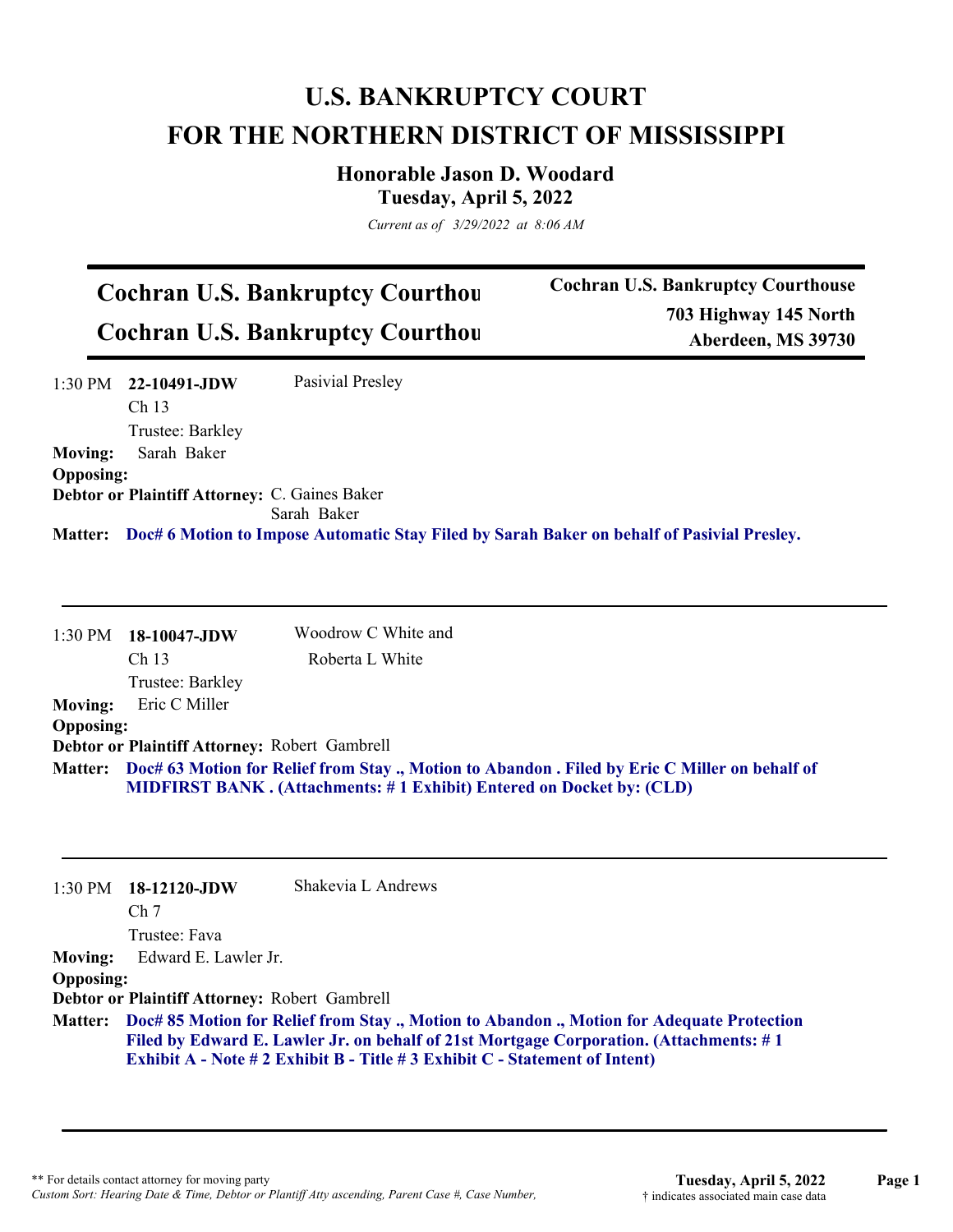| <b>Moving:</b><br><b>Opposing:</b>                                        | 1:30 PM 21-12018-JDW<br>Ch <sub>13</sub><br>Trustee: Barkley<br>Olivia Spencer<br>Debtor or Plaintiff Attorney: Robert Gambrell | Marlee L Ragan                                                                                                                                                                                                                                                                            |
|---------------------------------------------------------------------------|---------------------------------------------------------------------------------------------------------------------------------|-------------------------------------------------------------------------------------------------------------------------------------------------------------------------------------------------------------------------------------------------------------------------------------------|
| <b>Matter:</b>                                                            |                                                                                                                                 | Doc# 24 Motion for Relief from Stay ., Motion for Relief from Stay (Codebtor or Child Support)<br>James Ragan, Motion to Abandon as to a 2018 Ford Explorer vehicle. Filed by Olivia Spencer on<br>behalf of Ford Motor Credit Company LLC. (Attachments: #1 Proposed Order)              |
| $1:30 \text{ PM}$<br><b>Moving:</b><br><b>Opposing:</b><br><b>Matter:</b> | 21-12018-JDW<br>Ch 13<br>Trustee: Barkley<br>Olivia Spencer<br>Debtor or Plaintiff Attorney: Robert Gambrell                    | Marlee L Ragan<br>Doc# 23 Motion for Relief from Stay., Motion for Relief from Stay (Codebtor or Child Support)<br>James Ragan, Motion to Abandon as to a 2018 Ford F150 vehicle. Filed by Olivia Spencer on<br>behalf of Ford Motor Credit Company LLC. (Attachments: #1 Proposed Order) |

|                       | $1:30 \text{ PM}$ 20-12414-JDW                                                                                                                                                   | A.E. Crosthwait & Co., Inc.                        |  |
|-----------------------|----------------------------------------------------------------------------------------------------------------------------------------------------------------------------------|----------------------------------------------------|--|
|                       | Ch <sub>11</sub>                                                                                                                                                                 |                                                    |  |
|                       | Trustee: Strong                                                                                                                                                                  |                                                    |  |
| <b>Status Hearing</b> |                                                                                                                                                                                  |                                                    |  |
| <b>Moving:</b>        | Craig M. Geno                                                                                                                                                                    |                                                    |  |
| <b>Opposing:</b>      |                                                                                                                                                                                  |                                                    |  |
|                       | <b>Debtor or Plaintiff Attorney: Craig M. Geno</b>                                                                                                                               |                                                    |  |
|                       |                                                                                                                                                                                  | Craig M. Geno                                      |  |
| <b>Matter:</b>        | Doc# 1 Chapter 11 Subchapter V Voluntary Petition Non-Individual . Chapter 11 Plan Small<br>Business Subchapter V Due by 10/26/2020. Government Proof of Claim due by 1/25/2021. |                                                    |  |
|                       |                                                                                                                                                                                  | Non-Government Proofs of Claims due by 11/25/2020. |  |
|                       |                                                                                                                                                                                  |                                                    |  |

|                                             | $1:30 \text{ PM}$ 21-10391-JDW | Allen Edward Crosthwait                                                                               |
|---------------------------------------------|--------------------------------|-------------------------------------------------------------------------------------------------------|
|                                             | Ch 11                          |                                                                                                       |
|                                             | Trustee: Strong                |                                                                                                       |
| <b>Moving:</b>                              | Craig M. Geno                  |                                                                                                       |
| <b>Opposing:</b>                            |                                |                                                                                                       |
| Debtor or Plaintiff Attorney: Craig M. Geno |                                |                                                                                                       |
|                                             |                                | Matter: Doc# 233 Motion to Sell Property Free and Clear of Liens under Section 363(f) - 560 Acres Fee |
|                                             |                                | Amount Filed by Craig M. Geno on behalf of Allen Edward Crosthwait.                                   |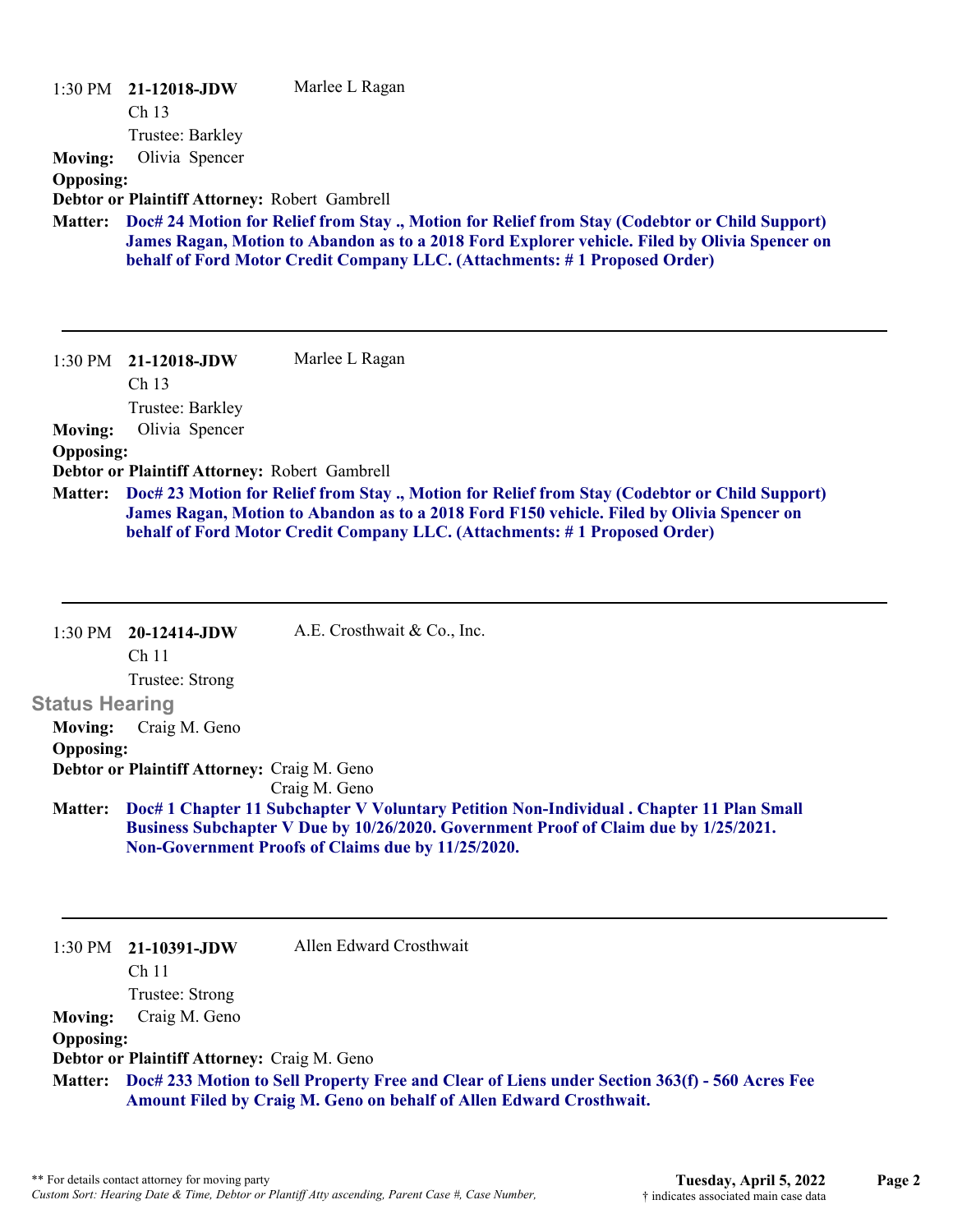|                  | $1:30 \text{ PM}$ 22-10452-JDW                                                                                                                             | Doneisha Marie Davis                                             |  |
|------------------|------------------------------------------------------------------------------------------------------------------------------------------------------------|------------------------------------------------------------------|--|
|                  | Ch <sub>13</sub>                                                                                                                                           |                                                                  |  |
|                  | Trustee: Barkley                                                                                                                                           |                                                                  |  |
| <b>Moving:</b>   | Adam B. Emerson                                                                                                                                            |                                                                  |  |
| <b>Opposing:</b> |                                                                                                                                                            |                                                                  |  |
|                  | <b>Debtor or Plaintiff Attorney: Jimmy E. McElroy</b>                                                                                                      |                                                                  |  |
|                  | Matter: Doc# 7 Motion for Relief from Stay., Motion to Abandon. Filed by Adam B. Emerson on behalf<br>of American Homes 4 Rent. Entered on Docket by: (EL) |                                                                  |  |
|                  |                                                                                                                                                            |                                                                  |  |
|                  |                                                                                                                                                            |                                                                  |  |
|                  | 그는 그는 그만 그만 그만 아니라 아이에 있어 있어요. 이 사람들은 어디에 있어요.                                                                                                             | $\mathbf{r}$ $\mathbf{r}$ $\mathbf{r}$ $\mathbf{r}$ $\mathbf{r}$ |  |

1:30 PM **22-10530-JDW**  Ch 13 Trustee: Barkley Janice Kelsey Davis **Moving:** Jimmy E. McElroy **Opposing: Debtor or Plaintiff Attorney:** Jimmy E. McElroy **Doc# 6 Motion to Extend Automatic Stay under 362(c)(3)(B) Proposed Order Attached Filed by Matter: Jimmy E. McElroy on behalf of Janice Kelsey Davis. (Attachments: # 1 Declaration of Motion) (McElroy, Jimmy)**

|                  | $1:30$ PM $22-10236$ -JDW                             | Shanna S. Willingham                                                                                   |
|------------------|-------------------------------------------------------|--------------------------------------------------------------------------------------------------------|
|                  | Ch <sub>13</sub>                                      |                                                                                                        |
|                  | Trustee: Vardaman                                     |                                                                                                        |
| <b>Moving:</b>   | Kent D. McPhail                                       |                                                                                                        |
| <b>Opposing:</b> |                                                       |                                                                                                        |
|                  | <b>Debtor or Plaintiff Attorney: Dalton Middleton</b> |                                                                                                        |
|                  |                                                       | Matter: Doc# 12 Motion for Relief from Stay ., Motion for Relief from Stay (Codebtor or Child Support) |
|                  |                                                       | Filed by Kent D. McPhail on behalf of Lendmark Financial Services, LLC. (Attachments: #1               |
|                  | <b>Exhibit) (McPhail, Kent)</b>                       |                                                                                                        |
|                  |                                                       |                                                                                                        |
|                  |                                                       |                                                                                                        |

1:30 PM **20-10556-JDW**  Ch 13 Trustee: Barkley Carla Jean Mullins **Moving:** Karen A. Maxcy **Opposing: Debtor or Plaintiff Attorney:** Heidi Schneller Milam **Doc# 45 Motion for Relief from Stay ., Motion to Abandon and Certificate of Service (7277 Matter: Kinston Dr, Southaven, Mississippi 38671). Filed by Karen A. Maxcy on behalf of Rocket Mortgage, LLC f/k/a Quicken Loans, LLC. (Attachments: # 1 Exhibit A)**